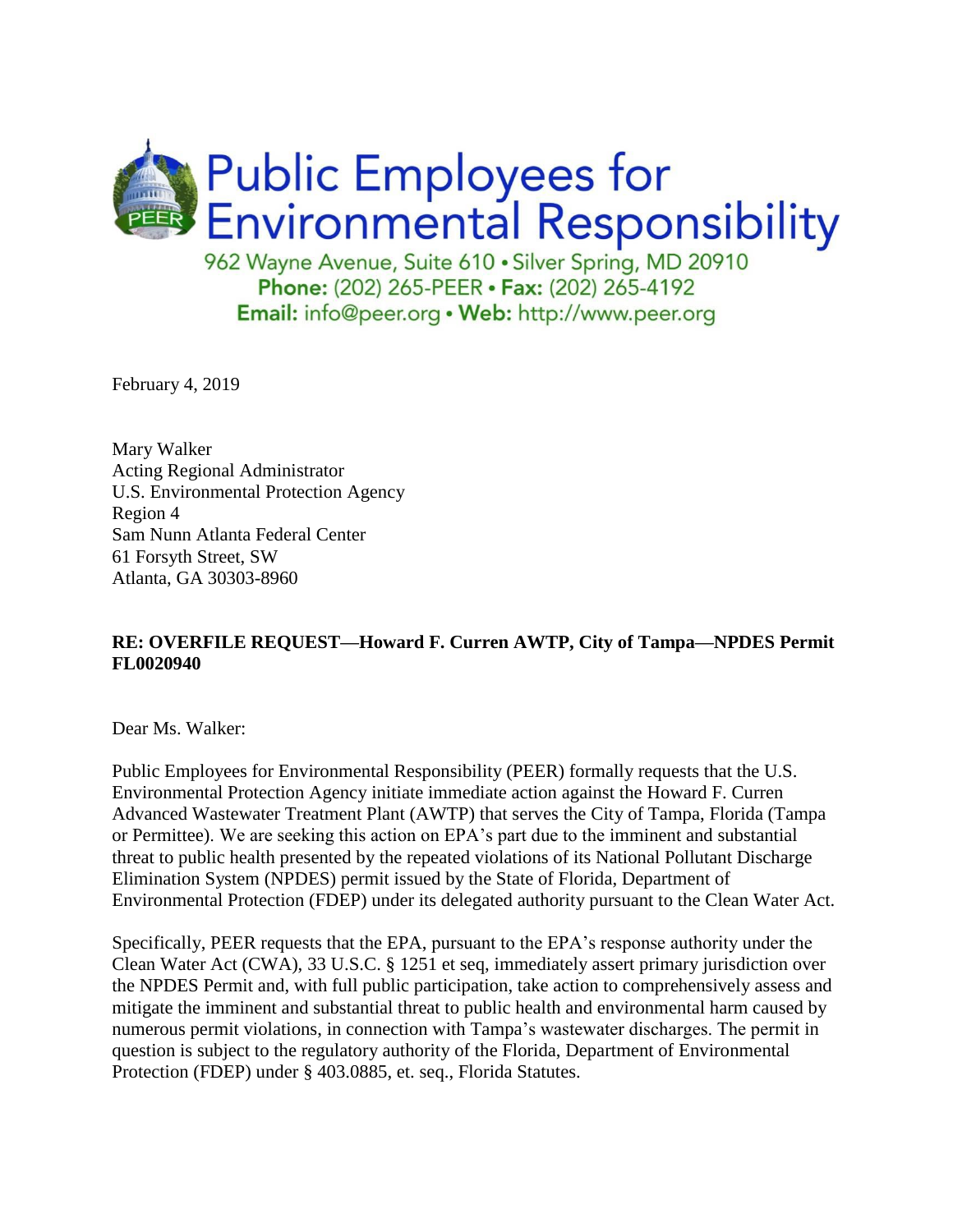Mary Walker Acting Regional Administrator Petition for overfile in Howard F. Curren, City of Tampa, NPDES permit Page 2 February 4, 2019

# A. A General Overview of the Permit

Tampa operates a wastewater discharge facility (Facility) under NPDES Permit Number FL0020940-019 (Permit). The Permit was issued on November 23, 2015, and it expires on November 22, 2020. The Facility is located in Hillsborough County, Florida and is a major discharger that is authorized to discharge an annual average of 96.00 MGD annual average daily flow of effluent into Hillsborough Bay (Upper). Hillsborough Bay is a Class III fresh waterbody that, under Florida law, is a waterbody that is supposed to allow for fish consumption; recreation, propagation and maintenance of a healthy, well-balanced population of fish and wildlife. See, § [62-302.400\(1\), F.A.C.](https://www.flrules.org/gateway/ChapterHome.asp?Chapter=62-302) The Permit is jointly administered by the Hillsborough County, Environmental Protection Commission (HCEPC), pursuant to [Chapter 84-446,](http://www.epchc.org/home/showdocument?id=454) Laws of Florida, as amended by Chapter 87-495.

[According to ECHO,](https://echo.epa.gov/detailed-facility-report?fid=110000516727) this site has been in noncompliance for 6 of the past 12 quarters and in SNC for 2 of the past 12 quarters. Echo currently lists it as being in noncompliance. The [Effluent](https://echo.epa.gov/trends/loading-tool/reports/effluent-exceedances/?permit_id=FL0020940)  [Exceedances Report](https://echo.epa.gov/trends/loading-tool/reports/effluent-exceedances/?permit_id=FL0020940) indicates that the majority of the violations have been for pH and IC25 violations. Though not listed on the current Effluent Exceedances Report, previous reports showed at least 365 days in which the Facility had Dichlorobromomethane exceedances. Historical records show that it has been on QNCRs for 29 of 49 quarters from 2005 through the first quarter of 2017, and 15 of the 29 have been since 2013. Additionally, all but 2 of the appearances on QNCRs have been for effluent exceedances, as opposed to reporting violations.

FDEP's enforcement response against Tampa has essentially been designed to give the appearance of taking action, but realistically it's nothing more than window dressing. The agency has fallen far short of both the EPA's and the FDEP's own standards and policies. Consequently, protection of the environment and public health requires that the EPA assume responsibility for oversight over this permit. PEER, therefore, requests that the EPA's Region 4 take immediate and appropriate action against this violator under its concurrent authority to enforce the CWA in Florida.

# B. A History of Noncompliance

This section addresses violations dating back to 2012 and continuing through the present.

# 1. *Violations Between January 2012 and Permit Issuance in 2015*

There have been six inspections of the Facility between January 2012 and the date upon which the Permit was renewed on November 23, 2015. Despite violations being documented at each inspection, the FDEP has appeared to go out of its way to give the Facility favorable ratings.

The first of these inspections took place on March 2, 2012, at which time the Facility was rated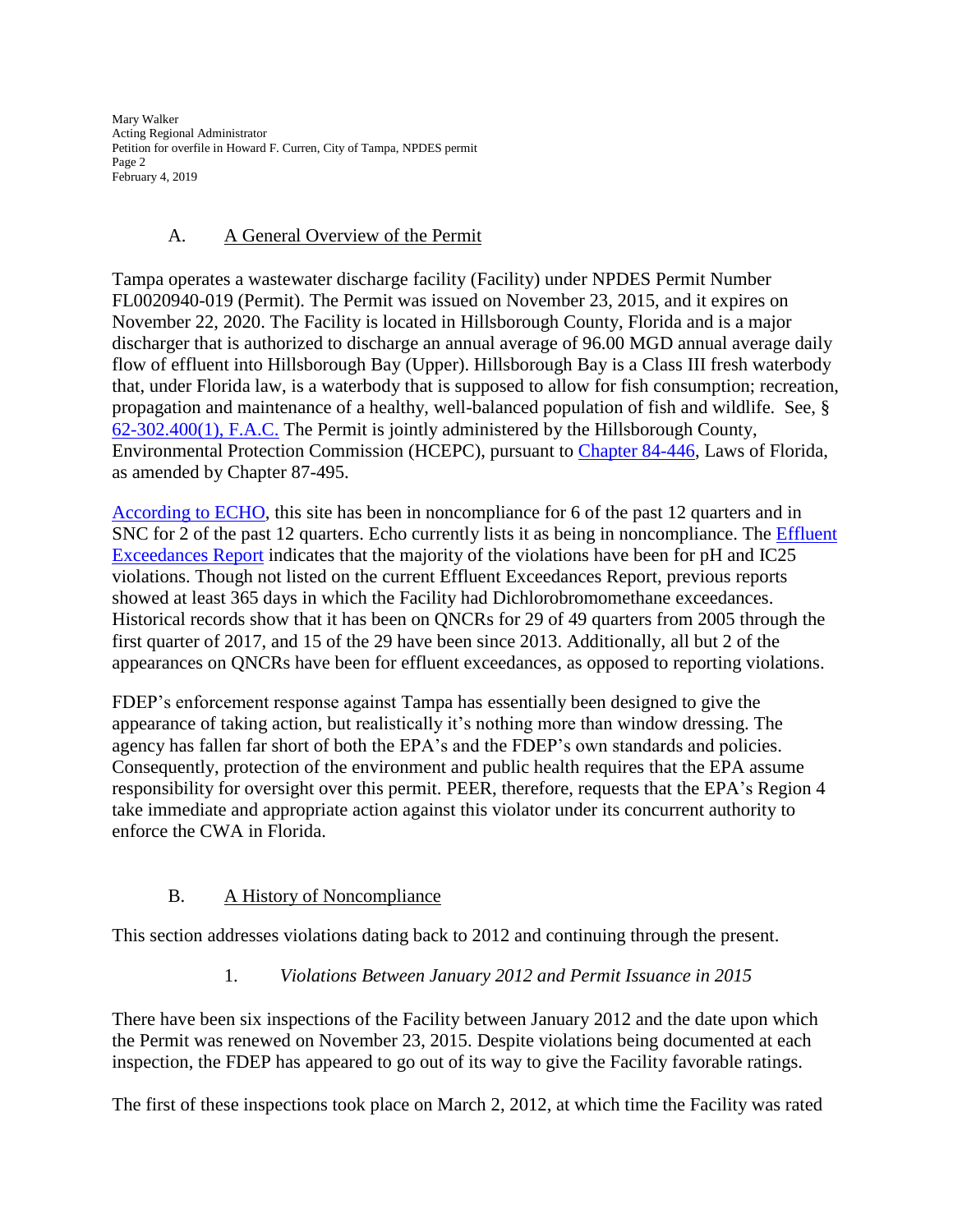Mary Walker Acting Regional Administrator Petition for overfile in Howard F. Curren, City of Tampa, NPDES permit Page 3 February 4, 2019

as being in "minor non-compliance." Only two sections were marked as being in noncompliance, despite other sections having problems, i.e. some violations were written off. The inspection report notes that there were no "major deficiencies" found in the laboratory. The report does not itemize the violations that were found. The Records and Reports section notes that a DMR showed the wrong number of chlorine exceedances. The report further notes that some equipment at the Facility was non-functional, but Operation and Maintenance was marked as being in-compliance. While there were sanitary sewer overflows, those were deemed as being covered under an existing consent order, though that section was marked as being in significant non-compliance. Finally, the section for effluent quality was rated as being in non-compliance because DMRs showed violations for fecal coliform, chlorine residual and chlorine disinfection.

The next inspection was conducted on December 19, 2013, by the Hillsborough County Environmental Protection Commission. The Facility was rated as being in-compliance at that inspection, despite multiple effluent exceedances. The effluent exceedances included twelve exceedances of Dibromochloromethane, two Copper exceedances, three exceedances of Total Residual Chlorine, one pH exceedance and Fecal Coliform exceedances, all but one of which, the HCEPC wrote off. There were also multiple toxicity test failures for Ceriodaphnia Dubia.

One month later, on January 23, 2014, the FDEP conducted a file review of the Facility's DMRs and concluded that there were multiple effluent violations and therefore rated the Facility as being in significant non-compliance (SNC). This review was narrow, in the sense that the FDEP apparently only looked at the Dibromochloromethane exceedance. Essentially, the FDEP confirmed the findings of the HCEPC. The action taken by the FDEP was to send the Permittee a Compliance Assistance Offer (CAO) that did not, at that point, demand the payment of civil penalties or other actions on the part of the Permittee beyond telling the FDEP what the Permittee was doing to resolve the violations.

The FDEP then conducted a compliance evaluation inspection (CEI) on February 25, 2014, a month after the file review was completed. The Facility was again rated as being SNC after this inspection. The Facility's effluent quality was once again found to be the problem, and, just as before, the Dibromochloromethane levels were found to be too high. In addition, the FDEP noted that there were four Fecal Coliform exceedances, as well as two Total Recoverable Copper exceedances. The FDEP did not evaluate the Facility's laboratory or conduct a sanitary sewer survey.

After this CEI the FDEP began formal enforcement that resulted in Tampa entering into consent order number 14-0156 (CO 14-0156). That consent order was directed at resolving the Dibromochloromethane exceedances. It approached the problem by establishing a schedule that Tampa was required to meet. The schedule required Tampa to study the mixing zone that had been established for Dibromochloromethane discharges and it required Tampa to successfully resolve these discharges within 24 months of the date of the consent order, June 12, 2014. It also raised the acceptable annual average level of Dibromochloromethane in the effluent from 39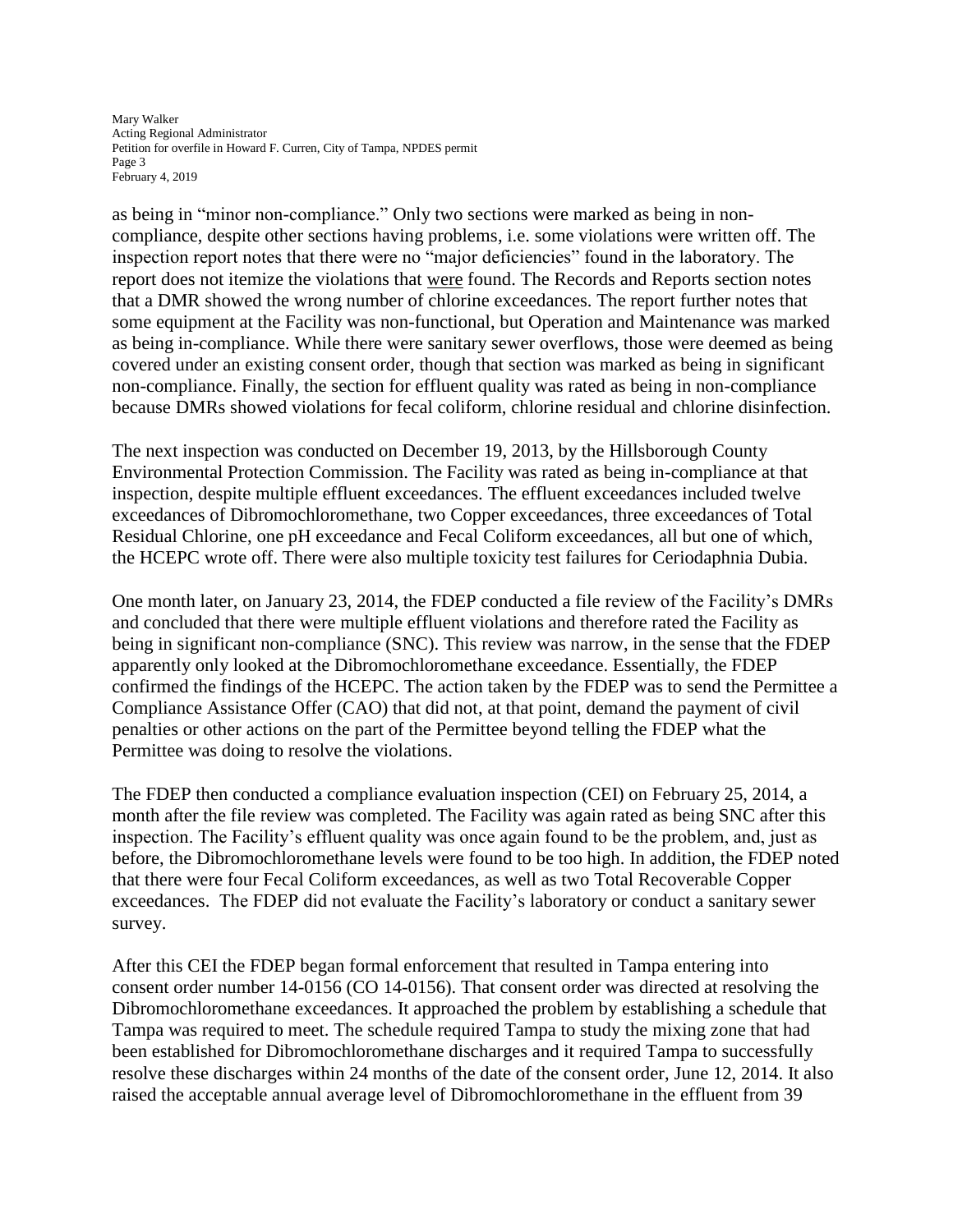Mary Walker Acting Regional Administrator Petition for overfile in Howard F. Curren, City of Tampa, NPDES permit Page 4 February 4, 2019

 $\mu$ g/L to 60  $\mu$ g/L. CO-14-0156 also assessed a \$5,000.00 civil penalty, in addition to a cost assessment of \$250.00. No adjustments were made for the economic benefit realized with the unlawful discharges, or for multi-day violations of these discharges.

The next inspection was conducted on February 23, 2015, the sole purpose of which was to evaluate the Facility's effluent quality. The FDEP rated the effluent quality as in-compliance. However, it was noted that the algal growth potential (AGP) in the effluent was 105 mg/L. According to the inspection report, a value in excess of 5 mg/L is considered to be indicative of a problem for nutrient enrichment in freshwaters. A separate test designed to show impacts to saltwater receiving bodies indicated that the effluent had an AGP of 65.4 mg/L. A result exceeding 10 mg/L constitutes a nutrient-enrichment "problem" for saltwater receiving bodies. No other aspect of the Facility was evaluated.

# 2. *Tampa's Recent Permit and Compliance History*

The current Permit was issued on November 23, 2015, and authorized a 96.0 MGD discharge into Hillsborough Bay, which is a Class III marine waterbody. The permit included a 1.0-meter circular radius (3.14 square meters) mixing zone for Dibromochloromethane at each of the 3 discharge points used by the Facility. Under the Permit, the maximum allowed level of discharge of Dibromochloromethane was an annual average of 39.00 µg/L.

Four months after the Permit was issued, the FDEP conducted another inspection. The inspection was actually a file review and it took place on March 29, 2016. Only two parameters were evaluated for this review, the Facility's effluent quality and Tampa's adherence to a compliance schedule. While Tampa was complying with its compliance schedule (which required completion of modifications by June 30, 2016), the Facility's effluent once again was in violation of the limits established for Dibromochloromethane. The FDEP handled this by rating the effluent quality as SNC, but not giving an overall Facility rating.

The FDEP conducted another inspection on November 18, 2016. The Facility was again found to be in non-compliance with its Permit. The main problem found by the FDEP was the effluent quality. The annual average Permit limits for Dibromochloromethane had been exceeded, as were the limits for Fecal Coliform and Total Suspended Solids. The Facility had also failed to meet the required level for Total Chlorine Residual. In addition to the effluent limits, the maximum limits for Mercury had been exceeded at the residual/sludge monitoring site. Finally, the inspection report noted that several groundwater exceedances for Fecal Coliform (6) and Total Dissolved Solids (24) had occurred. Meanwhile, the sanitary sewer survey was rated as incompliance. The FDEP handled the numerous violations by sending a CAO to Tampa. No enforcement was taken. On December 22, 2016, the FDEP wrote to Tampa and informed the city that it appeared as though the violations had been corrected.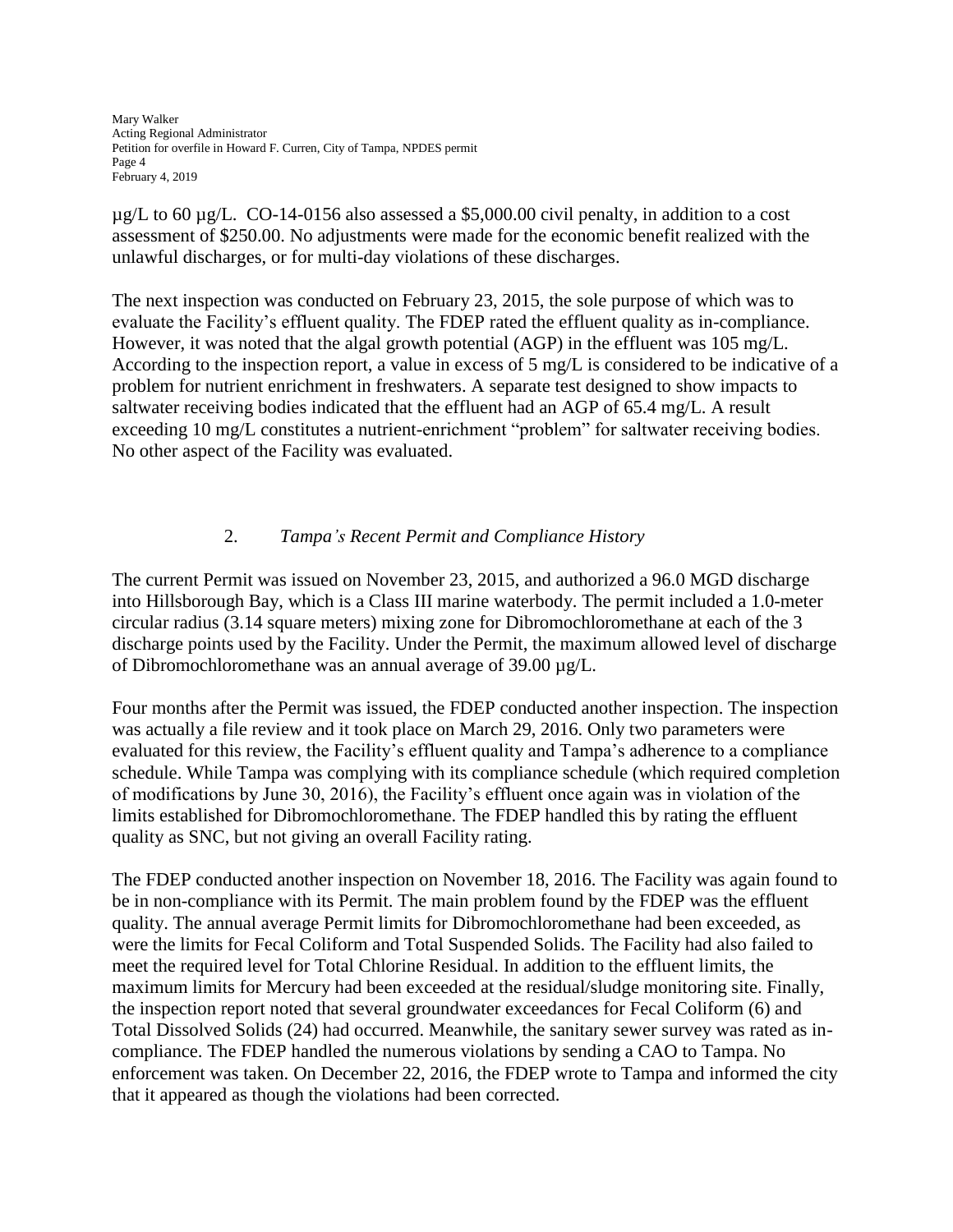Mary Walker Acting Regional Administrator Petition for overfile in Howard F. Curren, City of Tampa, NPDES permit Page 5 February 4, 2019

The FDEP revised the Permit (Revised Permit) after the inspection, and this also posted-dated the studies that Tampa performed on the issue of its Dibromochloromethane discharges as mandated by CO-14-0156. The Revised Permit, which was issued on December 7, 2016, increased the size of the mixing zone to "17 meters radius, with a total surface area of 908 square meters, centered over the outfall(s)." This discharge is allowed at all 3 discharge points used by the Facility. The Revised Permit did more than that, however, it also increased the amount of Dibromochloromethane that Tampa can discharge into the receiving waters. The annual average was increased from 39.00  $\mu$ g/L to 59.3  $\mu$ g/L (essentially equal to the interim levels that had been allowed by CO-14-0156).

On November 28, 2018, the FDEP conducted the next, and last inspection to date. Despite finding the effluent quality and groundwater quality to be in violation with the Permit, the FDEP rated the Facility as being in compliance. There were two pH violations in 2018 in which the minimum pH requirements were not met, as well as a toxicity violation in June 2018. There were 12 groundwater violations, all but one of which were for total dissolved solids (TDS) exceedances. Eight of the eleven TDS violations occurred in 2018. One was for a fecal coliform exceedance on December 31, 2017. The FDEP's November 2018, CEI did not include an evaluation of the sanitary sewer problems at the Facility.

# 3. *Sanitary Sewer Problems since 2012*

 $\overline{a}$ 

The Facility's history of sanitary sewer problems is significant. In 2005, the FDEP and Tampa's Environmental Protection Commission entered into Consent Order 05-0259 necessitated by multiple sanitary sewer overflows that had occurred under the then operative permit. Under that consent order the FDEP required the implementation of Facility improvements that would be documented by interim reports to the FDEP. In addition, the FDEP imposed a fine of \$170,000 because of the multiple overflows that it had documented. Tampa paid this fine, submitted its reports documenting certain upgrades and eventually concluded that it had complied with the terms of that consent order. The FDEP thus closed its case on or about November 20, 2013.

The upgrades undertaken by Tampa did not, however, result in a cessation of the overflows. In fact, they continued. In addition to the multiple permit exceedances and other violations, there have been 288 sanitary sewer overflows since January 2012. 193 (an average of 50 each year) of those occurred between January 2012 and November 2015, prior to the Permit renewal on November 23, 2015. And while the FDEP did demand stipulated penalties of \$46,000 for  $53<sup>1</sup>$  of the overflows from late 2011 through September 12, 2012, there has been no enforcement concerning the overflows that occurred during this period.

<sup>&</sup>lt;sup>1</sup> There were 23 other overflows that occurred in 2012 as well that were not covered by the demand for stipulated penalties.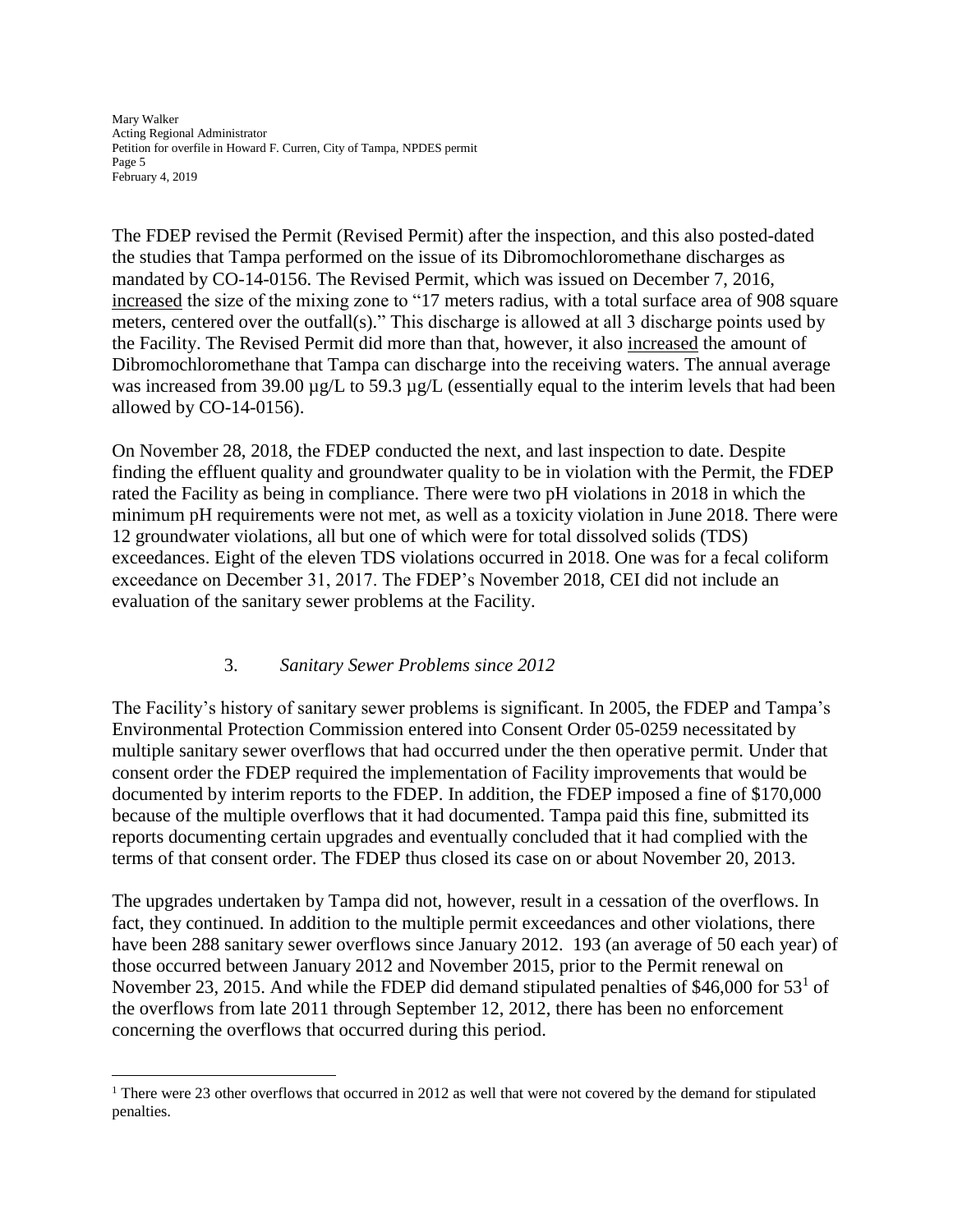Mary Walker Acting Regional Administrator Petition for overfile in Howard F. Curren, City of Tampa, NPDES permit Page 6 February 4, 2019

Since the Permit was issued in November 2015, and the filing of this petition there have been 93 additional overflows, for an average of approximately 30 each year. The number of overflows did drop in 2017; however, one overflow, that occurred during Hurricane Irma resulted in 94,925 of wastewater being spilled into Stevenson Creek and Clearwater Harbor. The FDEP did address this SSO by issuing a warning letter a month later, on October 20, 2017. This ultimately led to the issuance of a short-form consent order that assessed civil penalties of \$3,250.00 against Tampa. The remaining SSOs were ignored. Further, while the annual number of these overflows began to decline in 2017, 2018 is seeing a renewed upward trend. None have been addressed by the FDEP.

# C. Health and Environmental Risks

The documents amassed in this case pointedly demonstrate a lack of reasonable assurance that this Facility has been operated in the past in a manner that considers the public health, safety and welfare as its top priority. There have been multiple violations of Dibromochloromethane, and the FDEP's initial response has been to assess a minimal fine on one occasion and to require studies to be performed by Tampa. While the studies were performed, Tampa continued to violate this parameter, and the FDEP's ultimate response was to revise the Permit to increase the size of the mixing zone, while at the same time raising the amount of allowed Dibromochloromethane so that the Facility would not be deemed to be in non-compliance.

Dibromochloromethane and similar pollutants in this family are not benign chemicals. The CDC states [on its website](https://www.atsdr.cdc.gov/phs/phs.asp?id=706&tid=127) that:

> Bromodichloromethane (BDCM) is a colorless, heavy, nonburnable liquid. BDCM does not usually exist as a liquid in the environment. Rather, it usually is found evaporated in air or dissolved in water.

> Most BDCM in the environment is formed as a byproduct when chlorine is added to drinking water to kill disease-causing organisms. Small amounts of BDCM are also made in chemical plants for use in laboratories or in making other chemicals. A very small amount (less than 1% of the amount coming from human activities) is formed by algae in the ocean.

And Bromodichloromethane has [significant negative health effects,](https://www.atsdr.cdc.gov/phs/phs.asp?id=706&tid=127) both to humans and to animals.

> The effects of BDCM depend on how much is taken into the body. In animals, the main effect of eating or drinking large amounts of BDCM is injury to the liver and kidneys. These effects can occur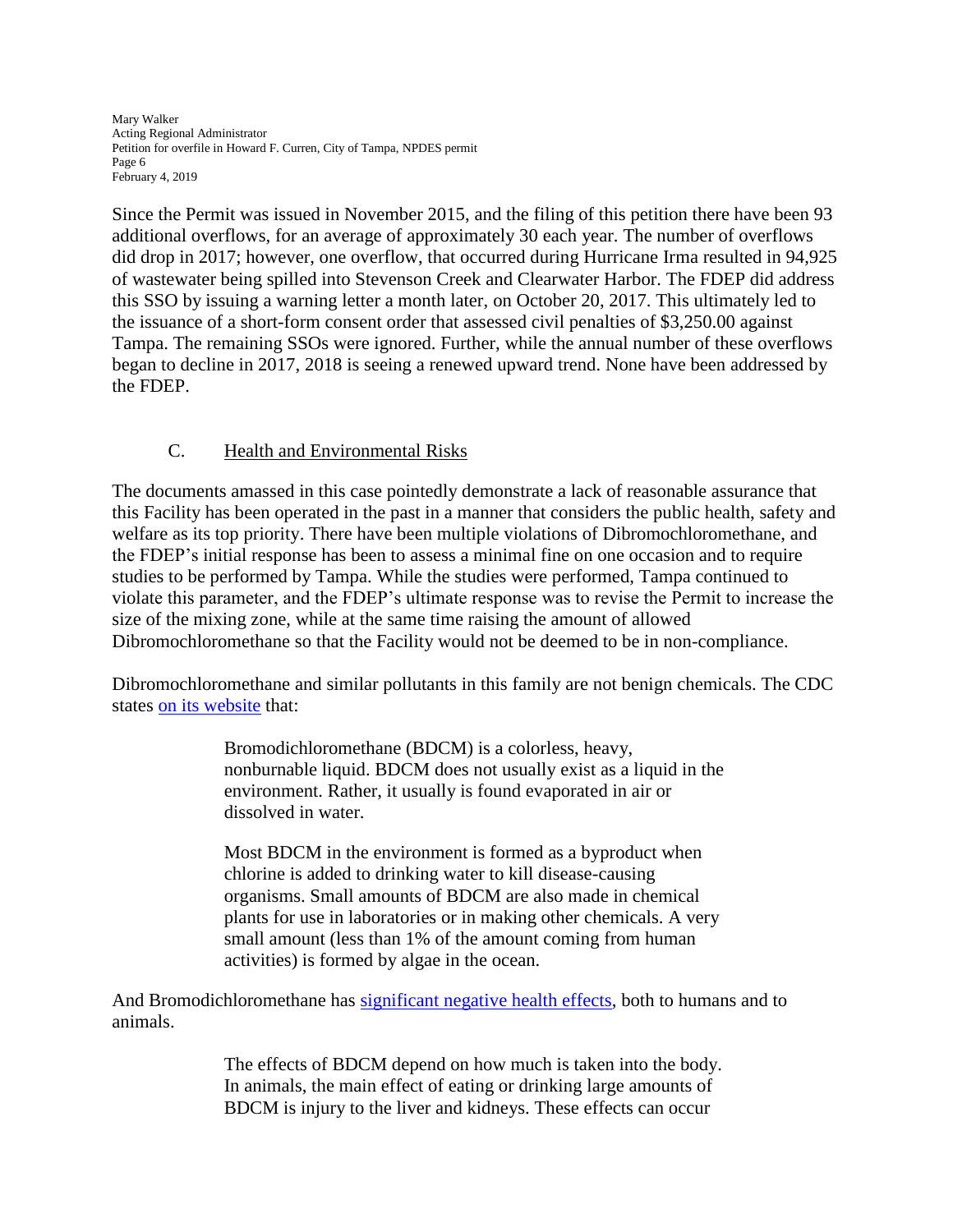Mary Walker Acting Regional Administrator Petition for overfile in Howard F. Curren, City of Tampa, NPDES permit Page 7 February 4, 2019

> within a short time after exposure. High levels can also cause effects on the brain, leading to incoordination and sleepiness. There is some evidence that BDCM can be toxic to developing fetuses, but this has not been well-studied. Studies in animals show that intake of BDCM for several years in food or water can lead to cancer of the liver, kidney and intestines. Although effects of BDCM have not been reported in humans, effects would probably occur if enough BDCM were taken into the body.

The CDC has also discussed the health effects of Dibromochloromethane. [It states on its website](https://www.atsdr.cdc.gov/phs/phs.asp?id=711&tid=128)  [that:](https://www.atsdr.cdc.gov/phs/phs.asp?id=711&tid=128)

> The effects of bromoform and dibromochloromethane on your health depend largely on the amount you take into your body and the duration of exposure. In general, the more you take in, the greater the chance that an effect will occur. The main effect of swallowing or breathing large amounts of bromoform is a slowing of normal brain activities, resulting in sleepiness or sedation occuring quickly after the chemicals enter your body. In humans, these effects tend to disappear within a day. Exposures capable of producing these effects include swallowing 1-4 drops of liquid bromoform, an amount much greater than is usually found in a glass of drinking water. At much higher amounts, a person may become unconsciousness or die. The amount of dibromochloromethane taken by mouth that would affect humans is not known, but is probably similar to bromoform.

> Some studies in animals indicate that exposure to high doses of bromoform or dibromochloromethane may also lead to liver and the kidney injury within a short period of time. Exposure to low levels of bromoform or dibromochloromethane do not appear to seriously affect the brain, liver, or kidneys. Other animal studies suggest that typical bromoform or dibromochloromethane exposures do not pose a high risk of affecting the chance of becoming pregnant or harming an unborn baby. However, studies in animals indicate that long-term intake of either bromoform or dibromochloromethane can cause liver and kidney cancer. Although cancer in humans cannot be definitely attributed to these chemicals, it is an effect of special concern, since many people are exposed to low levels of bromoform and dibromochloromethane in chlorinated drinking water.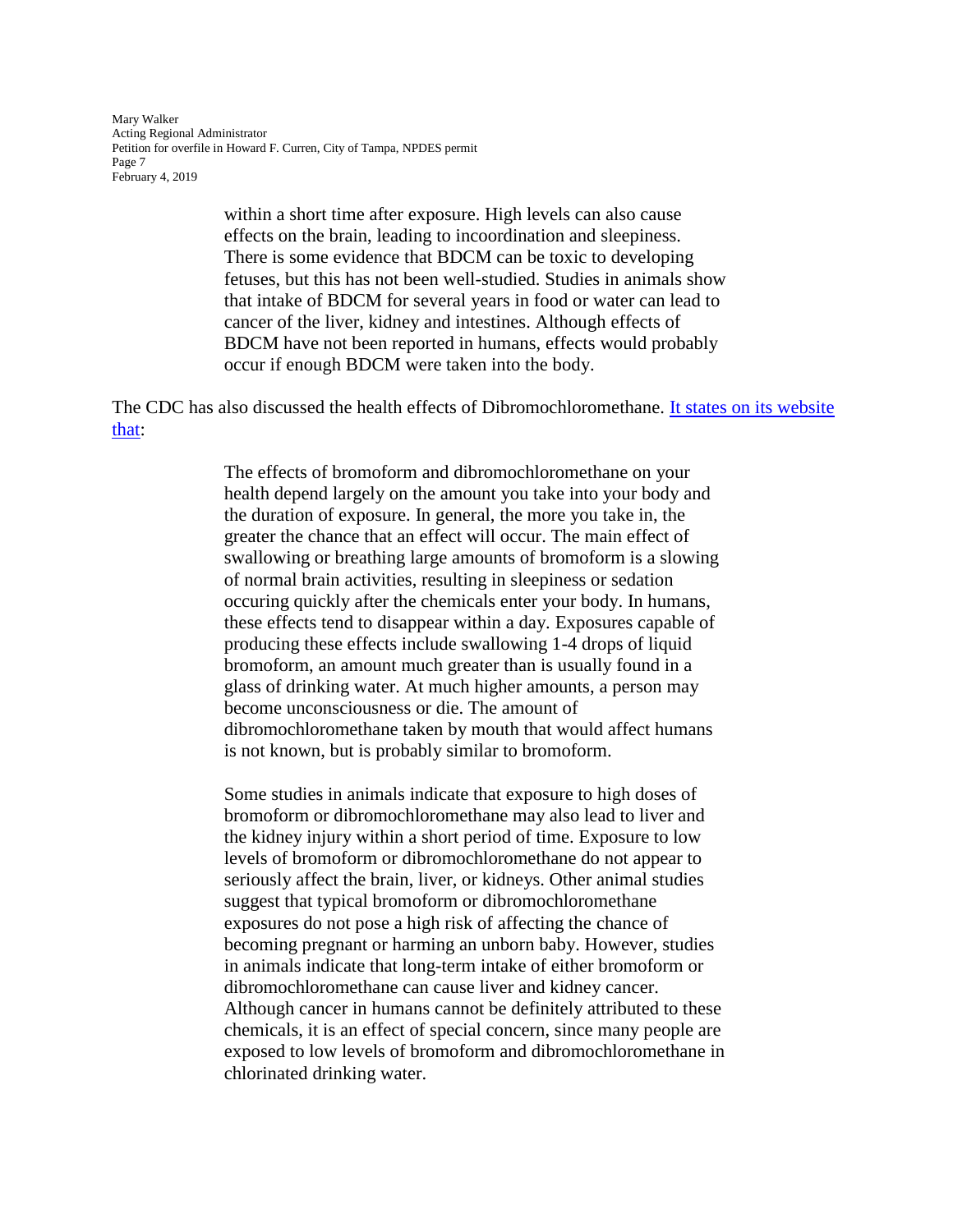Mary Walker Acting Regional Administrator Petition for overfile in Howard F. Curren, City of Tampa, NPDES permit Page 8 February 4, 2019

> The International Agency for Research on Cancer (IARC) concluded that bromoform and dibromochloromethane are not classifiable as to human carcinogenicity. The EPA classified bromoform as a probable human carcinogen and dibromochloromethane as a possible human carcinogen.

The FDEP's response to this has been to essentially shirk its obligation to the public, as well as to the environment, just so that it won't incur Tampa's dissatisfaction. Moreover, just 73 miles to the south of Tampa is the City of Venice and, as we noted in the [overfile petition that we sent to](https://www.peer.org/assets/docs/fl/10_29_18_PEER_Venice-Complaint.pdf)  [you](https://www.peer.org/assets/docs/fl/10_29_18_PEER_Venice-Complaint.pdf) on October 29, 2018, that wastewater treatment plant, is discharging the same chemical into surface waters at levels that exceed state standards. In that case, just as in the case before you, the FDEP is looking the other way.

Since 2012 there have been at least 288 sanitary sewer overflows attributed to this Facility. The health risks associated with these overflows are significant. According to the EPA's Office of Wastewater Management [website](https://www3.epa.gov/npdes/pubs/sso_casestudy_control.pdf) these overflows can include raw sewage, and:

> "Raw sewage contains disease-causing pathogens, including viruses, bacteria, worms, and protozoa. Diseases resulting from enteric pathogens range from stomach flu and upper respiratory infections to potentially life-threatening illnesses such as cholera, dysentery, Hepatitis B, and cryptosporidiosis. Children, the elderly, and people with suppressed immune systems face added risk of contracting serious illnesses."

These risks occur when the public is exposed to this sewage through activities such as swimming, drinking the water, or eating seafood that has been contaminated with the sewage. See, [https://www3.epa.gov/npdes/pubs/sso\\_casestudy\\_control.pdf.](https://www3.epa.gov/npdes/pubs/sso_casestudy_control.pdf) The same website notes that there are impacts to natural resources:

> "The environmental impacts of sewage include hypoxia, harmful algal blooms, habitat degradation, floating debris, and impacts to threatened or endangered species (CERI 1999). According to the U.S. Fish and Wildlife Service, more than 50% of threatened and endangered species are water-dependent (USFS 2000)."

The trade magazine, Water Conditioning & Purification [notes that](https://www.wcponline.com/2014/12/15/sewage-overflows-impact-us-citiespublic-health/) "[o]ther economic burdens mount due to the closure of beaches and impact of harvesting and consumption of shellfish and mollusks. Sewage overflows also contribute to turbidity increases in waterways, which can also have an adverse effect on aquatic fish, plants and the ecosystem as a whole. Burdens extend beyond dollars and inconvenience to include human health impacts."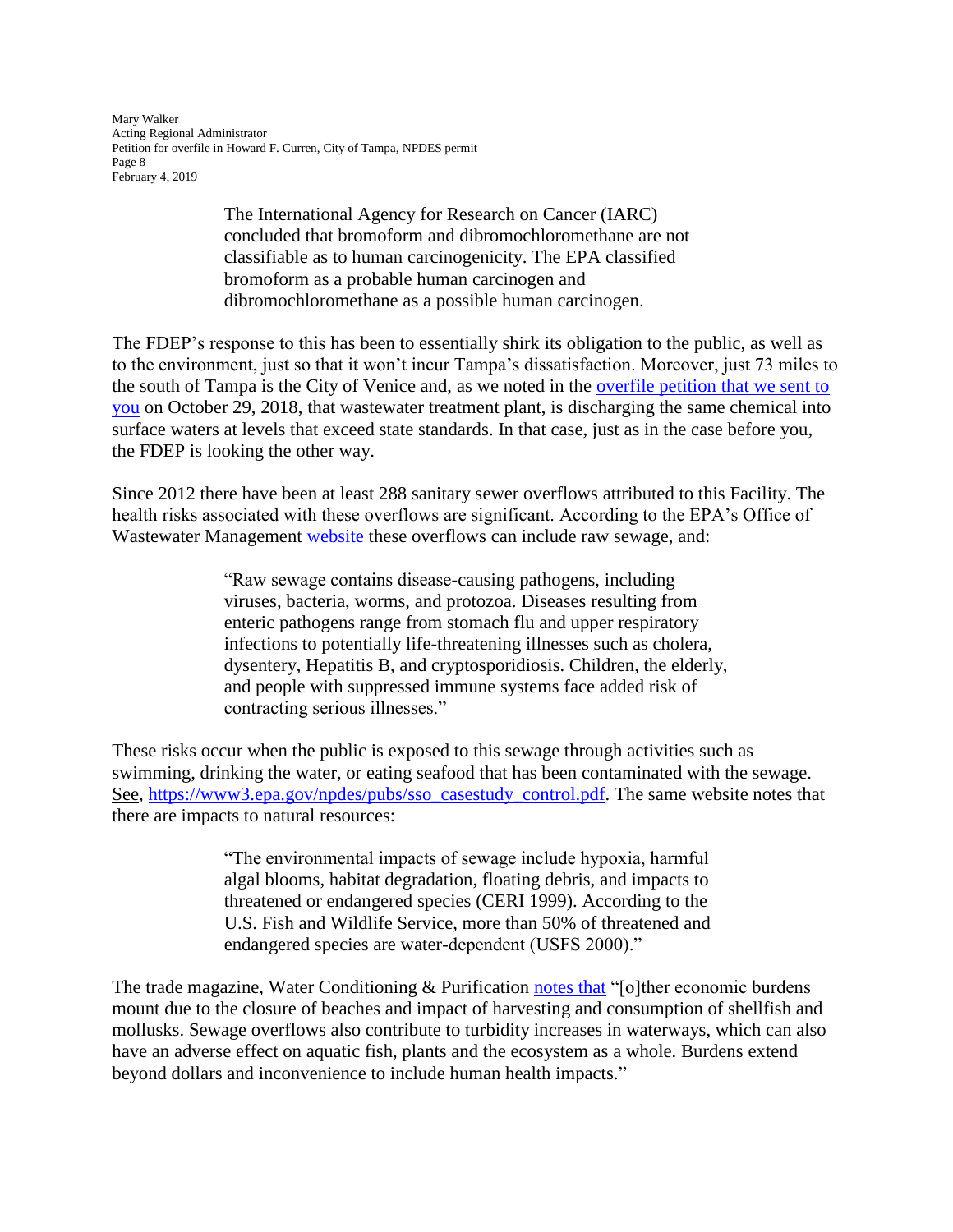Mary Walker Acting Regional Administrator Petition for overfile in Howard F. Curren, City of Tampa, NPDES permit Page 9 February 4, 2019

While not always the case, the FDEP's response to these violations has largely been to ignore the substantial number of violations occurring because of this Facility. The agency seems to have taken the approach that it will address violations only when they are significant in scope, while it looks the other way at smaller violations that nonetheless can expose the public to harmful pathogens associated with sewage discharges.

# E. EPA Overfiling Is Necessary to Protect Public Health and the Environment

Simply stated, the FDEP has effectively ignored the multiple maintenance, operation and effluent violations committed by this Permittee over the duration of the Permit and its predecessor. The Facility is currently listed by the EPA as being in noncompliance and there is no indication that the FDEP intends to do anything about it, beyond token enforcement actions that historically have been ineffective. Its only other response has been to raise the levels of Dibromochloromethane so that the Facility won't be seen as being in violation. Meanwhile, the public and the environment are both exposed to contaminated wastewater on a regular basis. The FDEP is a regulatory agency that is supposed to protect both residents and tourists from the harm associated with the types of violations seen in this case. It is also supposed to protect the wildlife and fauna, i.e. the environment, that are also exposed to these contaminates. However, this agency seems to have entirely forgotten that aspect of its statutory reason for existing. Instead, it has adopted an approach of being wholly protective of the polluters that it is supposed to regulate. We continue to ask the question, then, of who exactly is protecting the public and environment from the damage caused by these polluters?

The CWA, 33 U.S.C. § 1319(a)(3), bestows upon the EPA the concurrent authority to overfile, or bring enforcement actions against violators when authorized state programs have failed to properly enforce these statutes. EPA regulations under this statute allow the EPA to withdraw state program authorization altogether when a state's enforcement program fails to act on violations and to seek adequate enforcement penalties. 40 C.F.R. 271.22; 40 C.F.R. 123.63(3). Finally, and most importantly, the EPA has repeatedly made strong public policy pronouncements regarding the agency's interest in consistency in enforcement, declaring that EPA will intervene in state enforcement cases when necessary to prevent a race to the bottom.

EPA has long had a policy of requiring that economic benefits from environmental violations be recovered. In testimony before the U.S. Senate, EPA Assistant Administrator for Enforcement Steve Herman forcefully defended EPA's overfiling policy, stating that EPA can and will take action against violators especially when delegated state agencies have failed to recover the economic benefit the violator has gained from its noncompliance or when serious harm to public health or the environment is at stake. (Testimony before Senate Environment and Public Works Committee, June 10, 1997). The FDEP repeatedly fails to even attempt to recover the economic